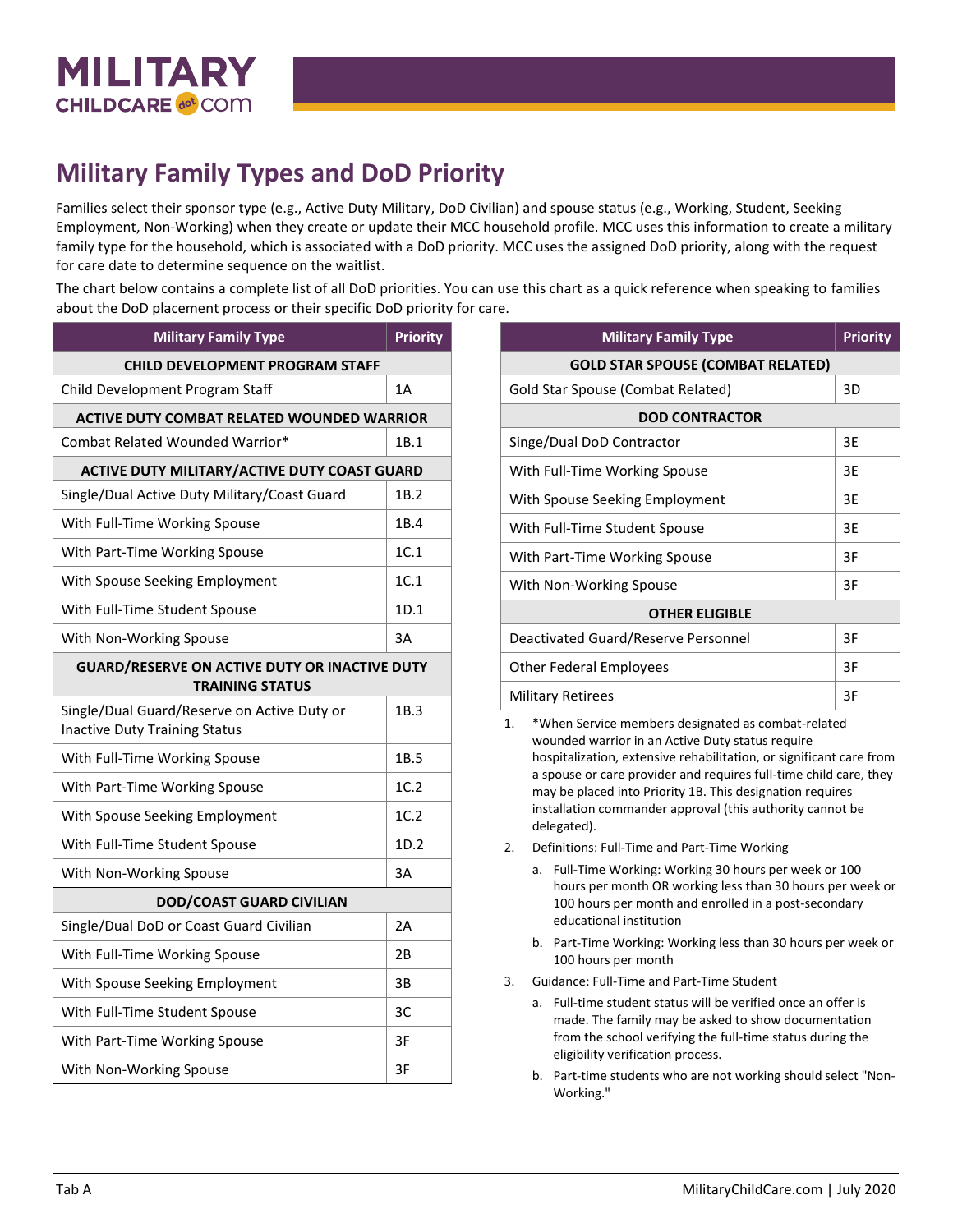

## **Military Family Types and DoD Priority – Supplanting Matrix**

The chart below contains a complete list of all DoD priorities, if the priority is subject to supplanting, and by what priorities.

| <b>Military Family Type</b>                                                                     | <b>Priority</b> | <b>Supplanted By</b>                                                   |
|-------------------------------------------------------------------------------------------------|-----------------|------------------------------------------------------------------------|
| Child Development Program Staff                                                                 | 1A              | Cannot be supplanted                                                   |
| <b>Combat Related Wounded Warrior</b>                                                           | 1B.1            | Cannot be supplanted                                                   |
| Single/Dual Active Duty Military/Coast Guard                                                    | 1B.2            | Cannot be supplanted                                                   |
| Single/Dual Guard/Reserve on Active Duty or Inactive<br><b>Duty Training Status</b>             | 1B.3            | Cannot be supplanted                                                   |
| Active Duty With Full-Time Working Spouse                                                       | 1B.4            | Cannot be supplanted                                                   |
| Guard/Reserve on Active Duty or Inactive Duty<br>Training Status With Full-Time Working Spouse  | 1B.5            | Cannot be supplanted                                                   |
| Active Duty With Part-Time Working Spouse                                                       | 1C.1            | Supplanted by priority 1A, 1B.1, 1B.2, 1B.3, 1B.4, 1B.5                |
| Active Duty With Spouse Seeking Employment                                                      | 1C.1            | Supplanted by priority 1A, 1B.1, 1B.2, 1B.3, 1B.4, 1B.5                |
| Guard/Reserve on Active Duty or Inactive Duty<br>Training Status With Part-Time Working Spouse  | 1C.2            | Supplanted by priority 1A, 1B.1, 1B.2, 1B.3, 1B.4, 1B.5                |
| Guard/Reserve on Active Duty or Inactive Duty<br>Training Status With Spouse Seeking Employment | 1C.2            | Supplanted by priority 1A, 1B.1, 1B.2, 1B.3, 1B.4, 1B.5                |
| Active Duty With Full-Time Student Spouse                                                       | 1D.1            | Supplanted by priority 1A, 1B.1, 1B.2, 1B.3, 1B.4, 1B.5, 1C.1,<br>1C.2 |
| Guard/Reserve on Active Duty or Inactive Duty<br>Training Status With Full-Time Student Spouse  | 1D.2            | Supplanted by priority 1A, 1B.1, 1B.2, 1B.3, 1B.4, 1B.5, 1C.1,<br>1C.2 |
| Single/Dual DoD Civilian/Coast Guard Civilian                                                   | 2A              | Supplanted by priority 1A, 1B.1, 1B.2, 1B.3, 1B.4, 1B.5                |
| DoD/CG Civilian With Full-Time Working Spouse                                                   | 2B              | Supplanted by priority 1A, 1B.1, 1B.2, 1B.3, 1B.4, 1B.5                |
| Active Duty With Non-Working Spouse                                                             | 3A              | Supplanted by all priority 1 or 2                                      |
| Guard/Reserve on Active Duty or Inactive Duty<br>Training Status With Non-Working Spouse        | 3A              | Supplanted by all priority 1 or 2                                      |
| DoD/CG Civilian With Spouse Seeking Employment                                                  | 3B              | Supplanted by all priority 1 or 2                                      |
| DoD/CG Civilian With Full-Time Student Spouse                                                   | 3C              | Supplanted by all priority 1 or 2                                      |
| Gold Star Spouse (Combat Related)                                                               | 3D              | Supplanted by all priority 1 or 2                                      |
| Singe/Dual DoD Contractor                                                                       | 3E              | Supplanted by all priority 1 or 2                                      |
| DoD Contractor With Full-Time Working Spouse                                                    | 3E              | Supplanted by all priority 1 or 2                                      |
| DoD Contractor With Spouse Seeking Employment                                                   | 3E              | Supplanted by all priority 1 or 2                                      |
| DoD Contractor With Full-Time Student Spouse                                                    | 3E              | Supplanted by all priority 1 or 2                                      |
| DoD/CG Civilian With Part-Time Working Spouse                                                   | 3F              | Supplanted by all priority 1 or 2                                      |
| DoD/CG Civilian With Non-Working Spouse                                                         | 3F              | Supplanted by all priority 1 or 2                                      |
| DoD Contractor With Part-Time Working Spouse                                                    | 3F              | Supplanted by all priority 1 or 2                                      |
| DoD Contractor With Non-Working Spouse                                                          | 3F              | Supplanted by all priority 1 or 2                                      |